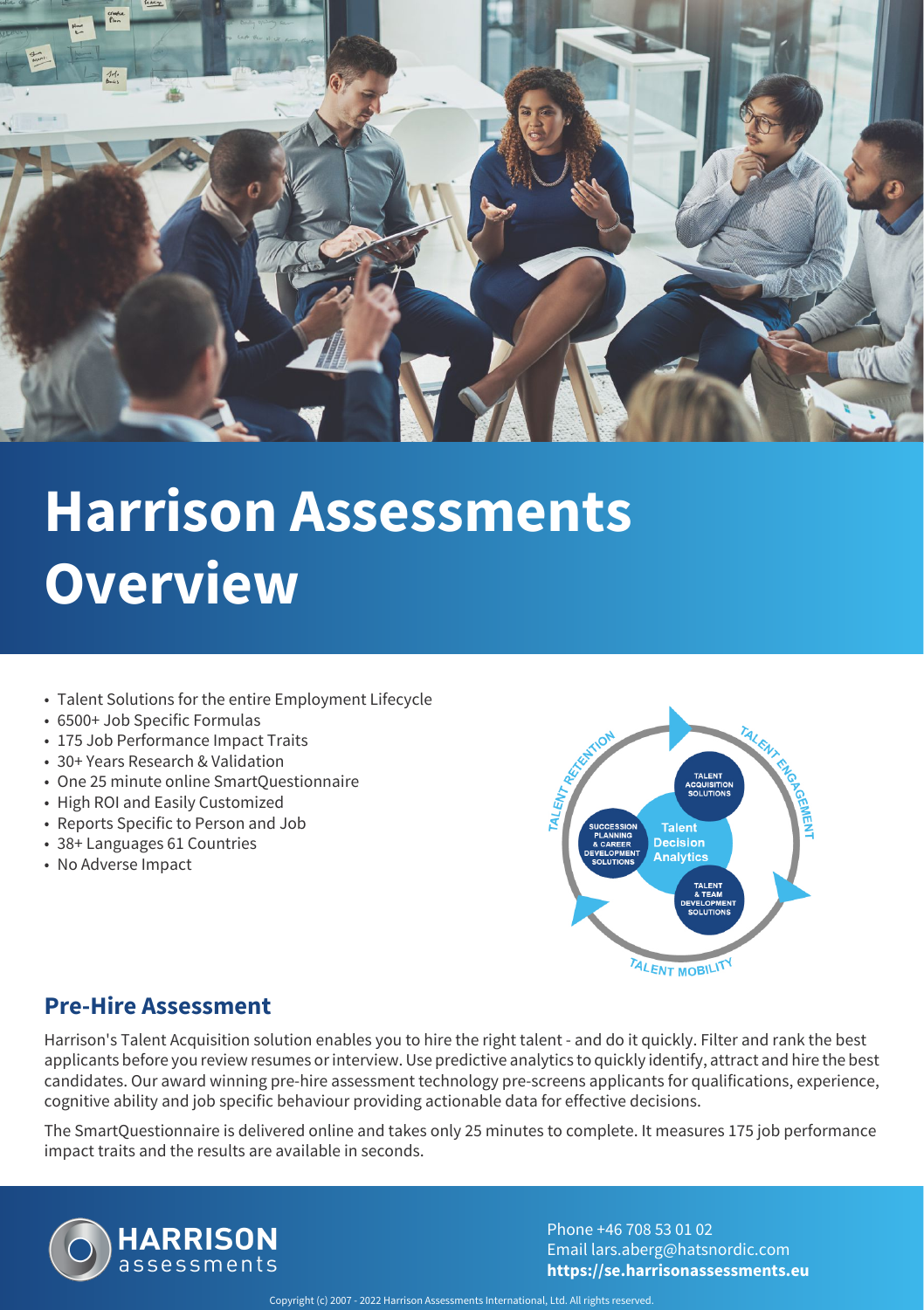## **Engage Your People**

Engaged employees wholeheartedly give discretionary effort to help the organization succeed. Traditional engagement surveys only measure group engagement issues, ignoring the crucial individual data and assuming that managers are solely responsible for engagement.

Harrison's approach to Engagement measures individual engagement as well as group engagement and is based on the assumption that engagement is a shared responsibility between the employee and the organization.

Measure employees fit for the job, their important expectations and their current fulfilment levels as a means to facilitate the realistic conversations needed between employee and manager.



## **Leadership and Succession Planning**

Managing the talent pipeline is more critical than ever. The Harrison Assessments system provides the ability to predict an individual's likelihood of success at multiple levels within an organization and create a developmental plan to accelerate their progress.

#### **Talent Management:**

- Identify high potential candidates
- Predict multi-level capabilities
- Create accelerated development plans
- Identify alternate career paths
- Leverage the talent pool
- Increase retention



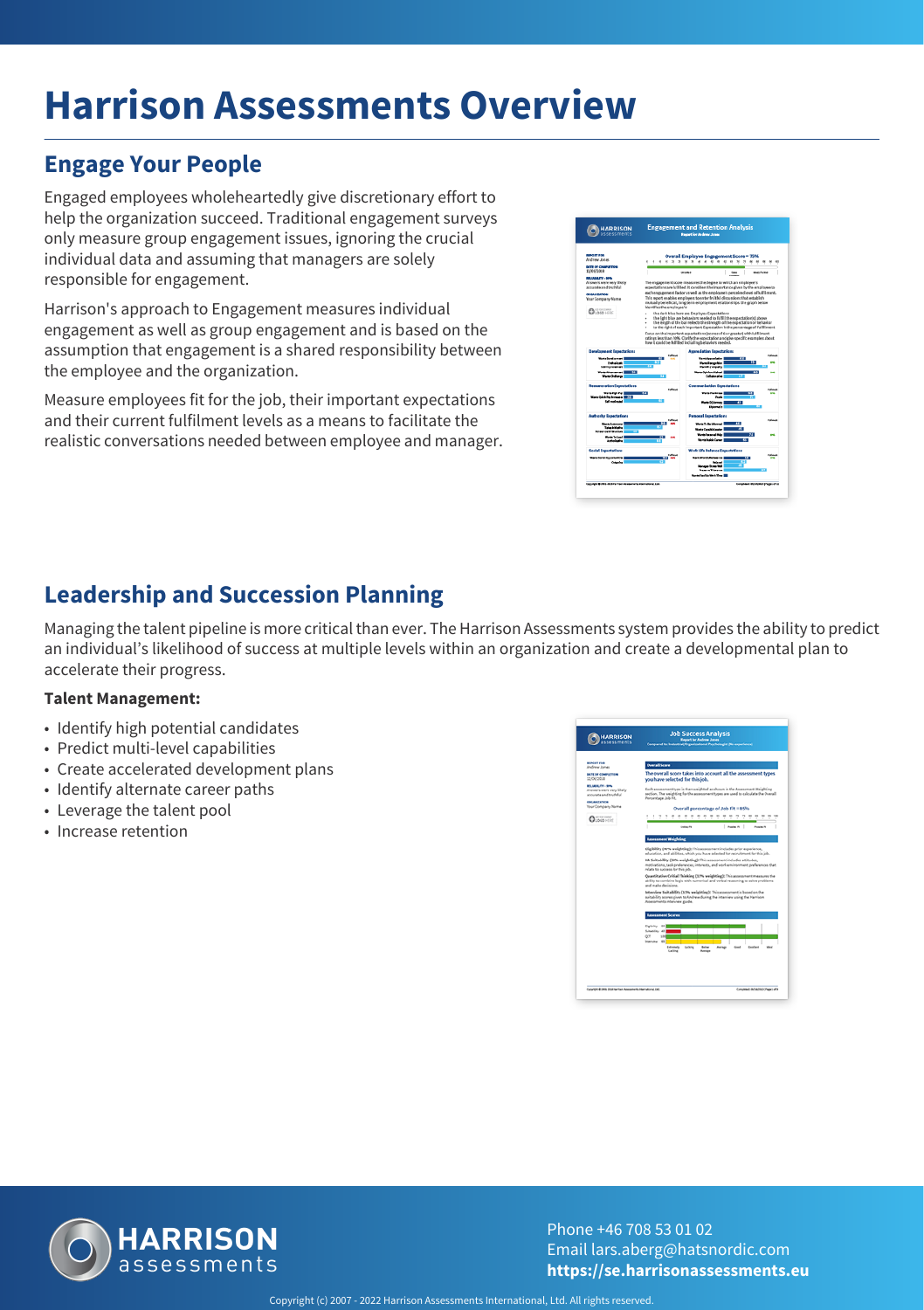## **Individual Development**

Harrison Assessments reveals deeply rooted insights that determine essential high performance traits and those that will accelerate or hinder performance related to specific positions. It reveals a person's work preferences and behavioural competencies that pinpoint the developmental opportunities and career planning to achieve personal satisfaction and measurable job performance.

#### **Predict how they will:**

- Communicate, influence, and lead
- Handle autonomy
- Take personal initiative
- Resist or facilitate change

| <b>REPORT FOR</b><br>Andrew Jones<br><b>BATE OF COMPLETION</b><br>09/16/2013<br>RELIABILITY - 99,3%<br>Answers were very likely.<br>accurate and truthful.<br>performance.<br><b>CROANEZATION</b><br><b>Harrison Assessments</b><br>Int'l Limited<br>$Q$ 1060 $-111$<br>questionable.<br><b>Traits</b><br>These are the primary early preference and personality factors measured in the Harrison Assessments system. Seted in order of Andrew's<br>access.<br>Life Themes - Andrew's life themes, highest values, key potential strengths<br>Trait<br>Several 1<br><b>Departure</b><br>Industrial<br>The tendency to respond to others' needs and assist or support others to achieve their goals<br>11<br>The tendency to assess positive befores and affinity toward others.<br>Marrett Jamesethe<br>53<br>66<br>The desire to have freedom or independence from authority<br><b>Marits Autonomy</b><br>Outlimistic<br>9.5<br>The tendency to believe the future will be positive<br><b>Wards Challenge</b><br>9.6<br>The willingness to attempt difficult tasks or goals<br>Strengths and Preferred Fecus - Andrew's potential strength and preferred focus |               |     | <b>Traits &amp; Definitions</b><br>Report for Andrew Jones                                                                                                                                                                                                                                                                                                                                                                                                                                                                                                                                                                                                                |
|-----------------------------------------------------------------------------------------------------------------------------------------------------------------------------------------------------------------------------------------------------------------------------------------------------------------------------------------------------------------------------------------------------------------------------------------------------------------------------------------------------------------------------------------------------------------------------------------------------------------------------------------------------------------------------------------------------------------------------------------------------------------------------------------------------------------------------------------------------------------------------------------------------------------------------------------------------------------------------------------------------------------------------------------------------------------------------------------------------------------------------------------------------------------|---------------|-----|---------------------------------------------------------------------------------------------------------------------------------------------------------------------------------------------------------------------------------------------------------------------------------------------------------------------------------------------------------------------------------------------------------------------------------------------------------------------------------------------------------------------------------------------------------------------------------------------------------------------------------------------------------------------------|
|                                                                                                                                                                                                                                                                                                                                                                                                                                                                                                                                                                                                                                                                                                                                                                                                                                                                                                                                                                                                                                                                                                                                                                 |               |     | The report lists Andrew's traits and corresponding scores in<br>descending order for each trait category. The trait definitions<br>are to the right of each trait. If a position was selected when<br>running this report, the traits related to the position will be<br>highlighted in green for Essential Traits, blue for Desirable<br>Traits, and red for Traits to Avoid that could hinder Andrew's<br>A single asterisk, ", indicates that there are some inconsistencies related to this<br>trait, but the result is probably reliable. A double asterisks, "", indicates that<br>there are some inconsistencies related to this trait, and the result is probably |
|                                                                                                                                                                                                                                                                                                                                                                                                                                                                                                                                                                                                                                                                                                                                                                                                                                                                                                                                                                                                                                                                                                                                                                 |               |     |                                                                                                                                                                                                                                                                                                                                                                                                                                                                                                                                                                                                                                                                           |
|                                                                                                                                                                                                                                                                                                                                                                                                                                                                                                                                                                                                                                                                                                                                                                                                                                                                                                                                                                                                                                                                                                                                                                 |               |     |                                                                                                                                                                                                                                                                                                                                                                                                                                                                                                                                                                                                                                                                           |
|                                                                                                                                                                                                                                                                                                                                                                                                                                                                                                                                                                                                                                                                                                                                                                                                                                                                                                                                                                                                                                                                                                                                                                 |               |     |                                                                                                                                                                                                                                                                                                                                                                                                                                                                                                                                                                                                                                                                           |
|                                                                                                                                                                                                                                                                                                                                                                                                                                                                                                                                                                                                                                                                                                                                                                                                                                                                                                                                                                                                                                                                                                                                                                 |               |     |                                                                                                                                                                                                                                                                                                                                                                                                                                                                                                                                                                                                                                                                           |
|                                                                                                                                                                                                                                                                                                                                                                                                                                                                                                                                                                                                                                                                                                                                                                                                                                                                                                                                                                                                                                                                                                                                                                 |               |     |                                                                                                                                                                                                                                                                                                                                                                                                                                                                                                                                                                                                                                                                           |
|                                                                                                                                                                                                                                                                                                                                                                                                                                                                                                                                                                                                                                                                                                                                                                                                                                                                                                                                                                                                                                                                                                                                                                 |               |     |                                                                                                                                                                                                                                                                                                                                                                                                                                                                                                                                                                                                                                                                           |
| Trait<br>Description<br><b>Score</b>                                                                                                                                                                                                                                                                                                                                                                                                                                                                                                                                                                                                                                                                                                                                                                                                                                                                                                                                                                                                                                                                                                                            |               |     |                                                                                                                                                                                                                                                                                                                                                                                                                                                                                                                                                                                                                                                                           |
| <b>Roking</b><br>6.2                                                                                                                                                                                                                                                                                                                                                                                                                                                                                                                                                                                                                                                                                                                                                                                                                                                                                                                                                                                                                                                                                                                                            |               |     | The tendency to feel comfortable with business ventures that involve uncertainty                                                                                                                                                                                                                                                                                                                                                                                                                                                                                                                                                                                          |
| Outgoing<br>5.2                                                                                                                                                                                                                                                                                                                                                                                                                                                                                                                                                                                                                                                                                                                                                                                                                                                                                                                                                                                                                                                                                                                                                 |               |     | The tendency to be socially extraouted and the enjoyment of meeting new people                                                                                                                                                                                                                                                                                                                                                                                                                                                                                                                                                                                            |
| 9.2<br>The desire to be in a position to direct or guide others<br><b>Wants To Lead</b>                                                                                                                                                                                                                                                                                                                                                                                                                                                                                                                                                                                                                                                                                                                                                                                                                                                                                                                                                                                                                                                                         |               |     |                                                                                                                                                                                                                                                                                                                                                                                                                                                                                                                                                                                                                                                                           |
| Cause McKyahad<br>The tendency to be motivated to help assisty<br>9.5                                                                                                                                                                                                                                                                                                                                                                                                                                                                                                                                                                                                                                                                                                                                                                                                                                                                                                                                                                                                                                                                                           |               |     |                                                                                                                                                                                                                                                                                                                                                                                                                                                                                                                                                                                                                                                                           |
| <b>Sail motivated</b><br>6.5                                                                                                                                                                                                                                                                                                                                                                                                                                                                                                                                                                                                                                                                                                                                                                                                                                                                                                                                                                                                                                                                                                                                    |               |     | The drive to achieve including taking initiative, wanting challenge, and being orthonizatic about goals.                                                                                                                                                                                                                                                                                                                                                                                                                                                                                                                                                                  |
| Takes trucketing<br>4.7                                                                                                                                                                                                                                                                                                                                                                                                                                                                                                                                                                                                                                                                                                                                                                                                                                                                                                                                                                                                                                                                                                                                         |               |     | The tendency to perceive what is necessary to be accomplished and to proceed on one's own                                                                                                                                                                                                                                                                                                                                                                                                                                                                                                                                                                                 |
| Diplomatic<br>$\mathbf{a}$<br>The tendency to state things in a terthal manner.                                                                                                                                                                                                                                                                                                                                                                                                                                                                                                                                                                                                                                                                                                                                                                                                                                                                                                                                                                                                                                                                                 |               |     |                                                                                                                                                                                                                                                                                                                                                                                                                                                                                                                                                                                                                                                                           |
|                                                                                                                                                                                                                                                                                                                                                                                                                                                                                                                                                                                                                                                                                                                                                                                                                                                                                                                                                                                                                                                                                                                                                                 | Authoritative | 4.6 | The desire for decision making authority and the willingness to accept decision making responsibility                                                                                                                                                                                                                                                                                                                                                                                                                                                                                                                                                                     |
|                                                                                                                                                                                                                                                                                                                                                                                                                                                                                                                                                                                                                                                                                                                                                                                                                                                                                                                                                                                                                                                                                                                                                                 |               |     |                                                                                                                                                                                                                                                                                                                                                                                                                                                                                                                                                                                                                                                                           |
| Persistent<br>$\sim$                                                                                                                                                                                                                                                                                                                                                                                                                                                                                                                                                                                                                                                                                                                                                                                                                                                                                                                                                                                                                                                                                                                                            |               |     |                                                                                                                                                                                                                                                                                                                                                                                                                                                                                                                                                                                                                                                                           |
| The tendency to be tenacious despite encountering applicant statistics                                                                                                                                                                                                                                                                                                                                                                                                                                                                                                                                                                                                                                                                                                                                                                                                                                                                                                                                                                                                                                                                                          |               |     |                                                                                                                                                                                                                                                                                                                                                                                                                                                                                                                                                                                                                                                                           |
| Open Freflection<br>6.2<br>The handsmay to reflect on many different signaturists.<br>Entrancesco<br>6.2<br>The tendency to be eager and excited toward one's own goals                                                                                                                                                                                                                                                                                                                                                                                                                                                                                                                                                                                                                                                                                                                                                                                                                                                                                                                                                                                         |               |     |                                                                                                                                                                                                                                                                                                                                                                                                                                                                                                                                                                                                                                                                           |

## **Team Development**

In today's specialized work environment, talent is not enough. Talented people must effectively work together in order for the organization to succeed. Harrison Assessment's Paradox Theory reveals team dynamics in a way that has never before been possible, enabling individual team members to easily identify how their own behaviours contribute or obstruct the team objectives. It also provides a step-by-step plan in which each team member can make adjustments to facilitate optimal team performance.

#### **A team building tool to:**

- Create teams with effective interactions
- Discover the strengths and challenges of a team, including team decision-making potential
- Identify the best roles for each team member
- Assess the potential for cooperation or conflict
- Establish clear guidelines for effective interactions



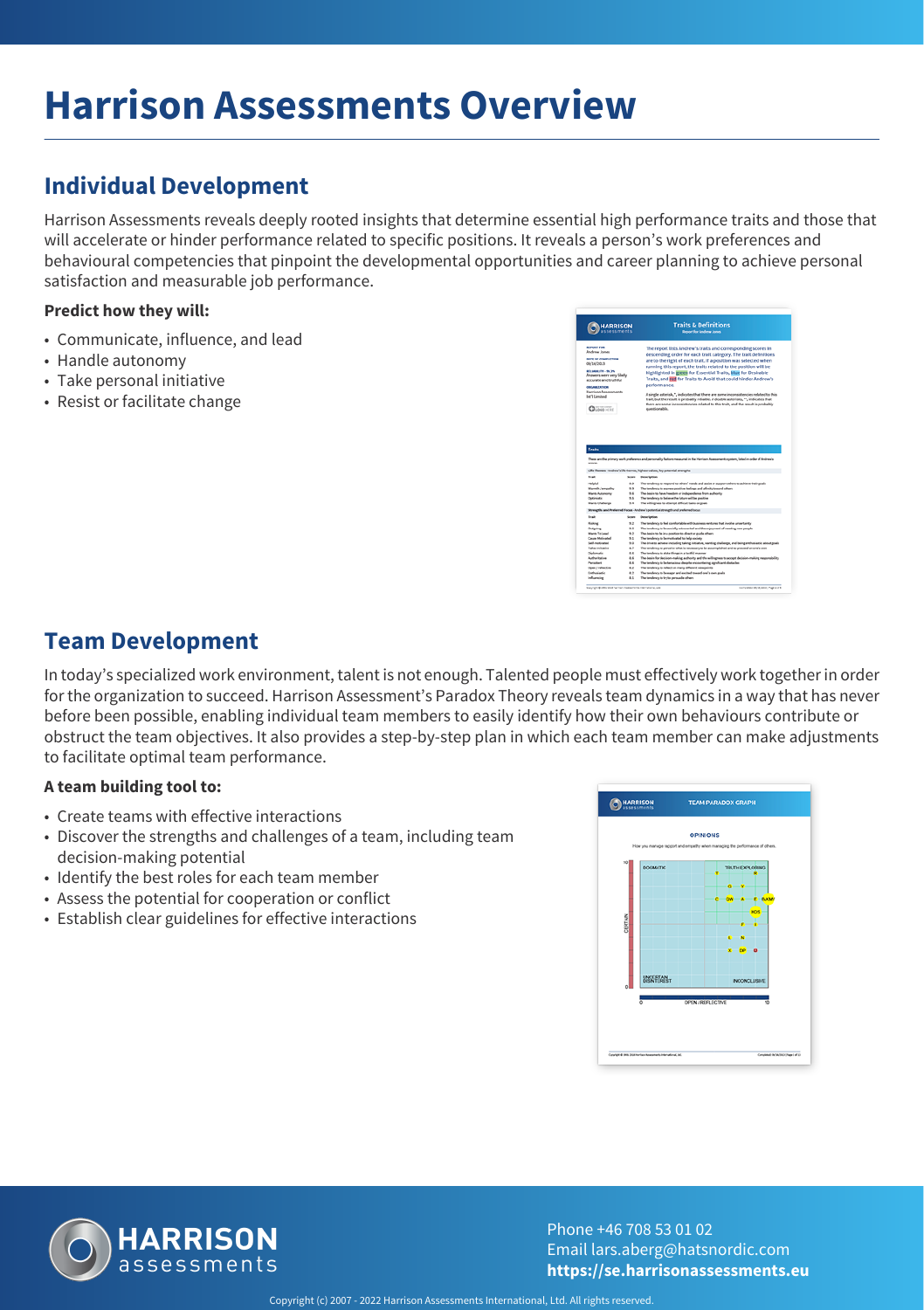## **What Makes Harrison Solutions Unique**



## **Eligibility Factors | Suitability Factors Eligibility and Suitability**

The ability to predict job performance is dependent upon identifying all of the critical factors. Assessing Eligibility or technical competencies alone only represents a portion of the critical factors to predict performance. When behavioural competencies are also measured, such as emotional intelligence, personality, and work preferences, a high degree of accuracy is attained to predict individual performance in specific jobs.

## **Enjoyment Performance Theory**

Enjoyment Performance Theory states that an individual will perform more effectively in a job if they enjoy the tasks required by that job, have interests that relate to the position, and have work environment preferences that correspond with the environment of the workplace.

Harrison Assessment's global research indicates that the enjoyment of these various aspects of a job is highly correlated with good performance.

"If you enjoy an activity, you tend to do it more. By doing it more, you tend to learn and improve the related skills. As a result, you tend to gain recognition (including self recognition) which helps you enjoy the activity more."